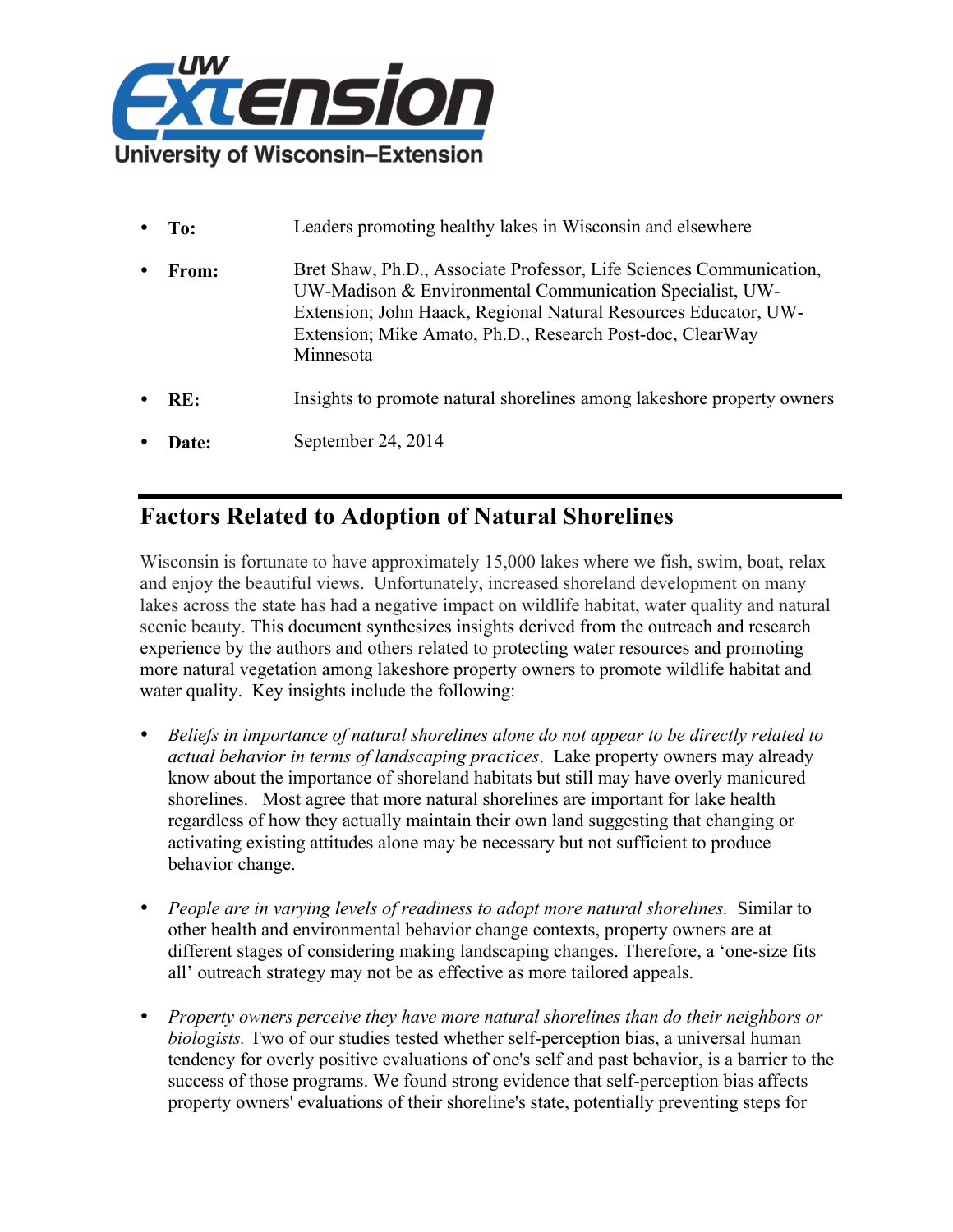remediation that might otherwise be taken. Taken into context with our other studies, this phenomenon suggests that property owners may agree natural shorelines are important and feel they are already doing better than their neighbors.

• *Understand the specific property owners you are trying to reach*. It is always helpful to learn about the perspectives of property owners living around the specific lakes you are trying to improve because each lake may have unique perspectives and norms. This is also a way to engage with your constituents. With local or regional education campaigns, consider using a survey, in-depth interviews and/or focus groups to better understand their self-interests and concerns. Use what you learn to develop and refine more effective educational messages.

### **Messaging Recommendations**

- *Providing objective feedback mildly increases intention to adopt natural shorelines*. In another one of our studies, paper surveys were mailed to a random sample of 1,000 shoreline property owners in Portage, Marathon, and Waushara counties. All participants were asked to respond to a set of questions about 1) their goals for shoreline maintenance, 2) beliefs predicted to be related to shoreline decisions, and 3) willingness to increase the vegetation on their shoreline. Some participants received a map showing the amount of shoreline vegetation around their lake, some received a worksheet with information about how shoreline vegetation affects lake health, some received both, and some received neither. Participants reported slightly greater willingness to increase their shoreline vegetation if they received the map, the worksheet, or both, compared to participants who received neither.
- *Use outreach messages emphasizing social norms*. Emphasize prescriptive social norms (group-held beliefs about how members "should" behave in a given context) in outreach campaigns to promote natural shorelines. Particularly when people aren't sure what to do, they look to others when deciding how to act. Examples might be "Your neighbors are protecting your lake. Are you?" or "Join your neighbors in adopting a natural shoreline to protect your lake." Additionally, consider developing programs that highlight positive descriptive social norms (group-held beliefs about what other members actually do in a given context). Possibly use public lands as examples, and shine a spotlight on good stewards and restored shorelands in lake association meetings, newsletters, local media, the Internet and other venues.
- *Choose words selectively in promoting natural shorelines*. The words you use in promoting natural shorelines matters. It's not just what you say but how you say it that can have the greatest impact. Water Words That Work is a consulting firm that specializes in communication strategies for groups working on protecting water resources (www.waterwordsthatwork.com). They recommend using words that imply ownership and inclusivity, such as 'we,' "our," "shared," and "public." In many contexts, you should emphasize "water protection" and "preserving water quality" -- people don't necessarily see the problems now but they recognize need to protect water for the future. They also

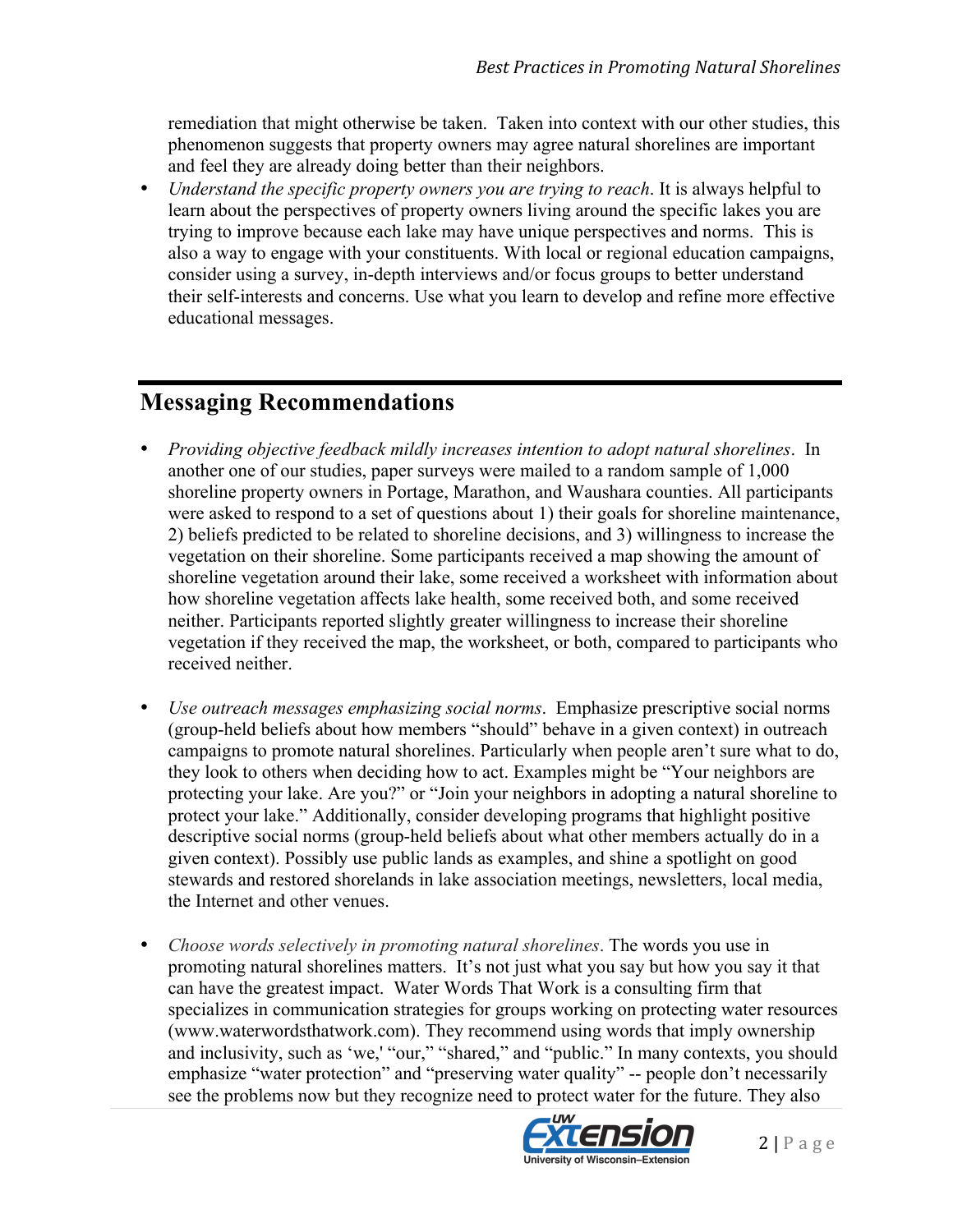recommend linking benefits of water conservation to 'future generations.' Another useful memo by Fairbank, Maslin, Maullin, Metz & Associates and Public Opinion Strategies (Metz & Weigel, 2013) commissioned by The Nature Conservancy recommends keeping people in the picture when talking about water issues as a majority say "benefits to people" are the best reasons to conserve nature. Benefits to people include swimming, fishing, boating, watching wildlife and scenic beauty. It is also important to avoid jargon. For example, use words like "land around rivers, lakes and streams", not "watershed"; "fish and wildlife" rather than "biodiversity"; and "natural areas", not "ecosystems".

- *Subtle differences in messaging can have significant impacts on property owner response to promotions promoting natural shorelines*. In one of our studies, we tested which of two promotional direct mail strategies would yield the most coupon redemptions for native shoreline plants -- a "\$5 OFF (or free pack)" headline, or the "FREE pack (or \$5 dollars off). There was no functional difference in the messages contained within both coupon versions. Both gave the recipient \$5 worth of native plants. However, a simple inversion of the messaging –focusing on the \$5 free versus the \$5 off almost doubled response to the promotion.
- *Existing norms for natural shorelines of adjacent properties are very important***.** The amount of vegetation on a participant's shoreline was more strongly related to the amount of vegetation on neighbors' shorelines than it was to their property management goals or stewardship. This suggests that when possible it may make sense to target outreach efforts at property owners whose neighbors already have more natural shorelines expanding upon areas of the lake where supportive norms already exist.
- *Emphasize stewardship rationale in outreach promoting natural shorelines.*In one of our studies, participants who had strong stewardship beliefs, measured with survey items like "property owners have a responsibility to protect lake health for future generations" and "taking good care of my shoreline is important to me" indicated greater willingness to increase their shoreline vegetation. However, they did not differ from other participants in the amount of vegetation currently on their shorelines.Future research should explore how to convert this self-reported increased willingness to actual behavior.
- *Emphasize that native plants will produce outcomes they want and not those they don't.* Attitudes toward native plants are associated with behavioral intention. Natural resource educators should work to enhance beliefs that native plants will contribute to positive outcomes they personally care about (e.g., habitat for desired wildlife, aesthetics of their property) and refute beliefs that rain gardens will contribute to outcomes they do not want to occur (e.g., blocking their view, looking 'messy', decreased property value).
- *Address property owners' goals for shoreline landscaping preferences*. Our data indicate that some goals are significantly related to the amount of vegetation on their shoreline. Participants who reported that personal benefit goals, such as *"presenting a neatly groomed landscape that does not look messy"* and "*how much I will like the visual look of an option I am considering*" were important to them when considering changes to their shoreline tended to have less vegetation, compared to participants who reported that those

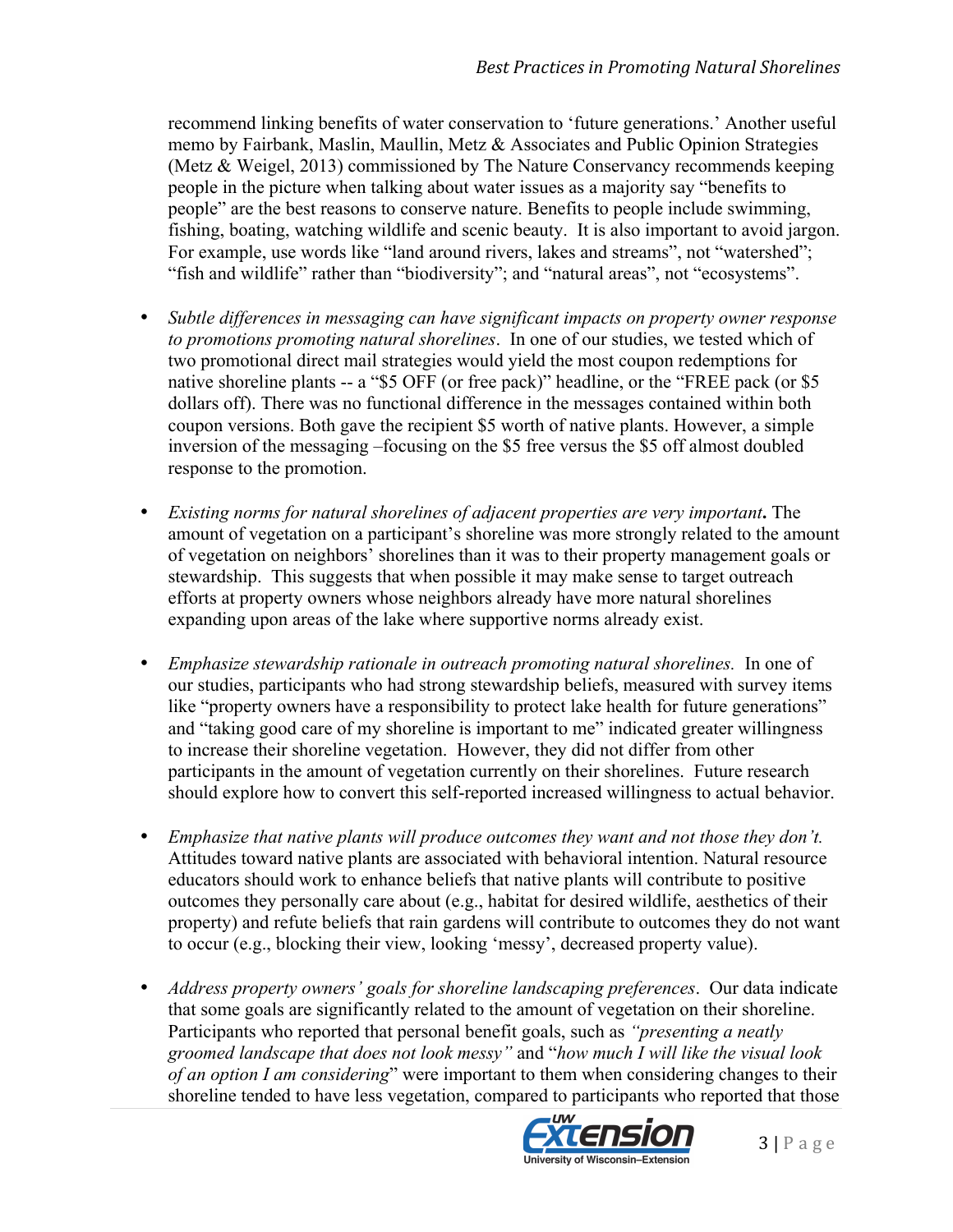goals were less important. Outreach should present restoration solutions that are compatible with personal use and a neat, tidy appearance, emphasizing access corridors and aesthetically pleasing native plants. Earlier focus groups had also indicated that one reason property owners do not adopt more natural shorelines is because they wanted a direct view of the lake from their house. For people with this concern, promote the use of low growing native shrubs and plants that don't block their view of the lake. Additionally, we learned that some property owners were concerned about ticks associated with more natural vegetation – where this is the case, promote mulched pathways and mulched edges as a way to reduce tick exposure.

- *Promote native plants and natural shorelines as way to attract desired wildlife*. Property owners liked the idea of seeing more songbirds on native plants and shrubs. Frogs were also considered to be a sign of a healthy shoreline as longtime property owners remembered when frogs were present or more abundant on their shoreline, and this resonated as a "canary in the coalmine" for some focus group participants. The benefits of submerged aquatic plants to game fish for spawning and food may be attractive too. Highlight species that are most meaningful to the property owners you work with.
- *Emphasize the benefits of natural shorelines for preventing geese*. Our focus groups revealed that while people like to see Canada geese flying overhead, they do not like them congregating and defecating on their lawns and beaches. Let property owners know that more natural vegetation on their shoreline and less mowed lawn and manufactured beach will prevent unwelcome geese from pooping on their lakeshore.

# **Other Considerations**

- *Pick your message sources carefully.* Who delivers your message will influence how it is received. For many, it is preferable to choose a source to deliver your message who is similar to your target audience, such as neighbors, friends or lake association members. Property owners are more likely to respond favorably to requests from peers than to requests from government workers or other perceived "authorities."
- *A vocal minority of property owners are put-off by efforts to encourage shoreline restoration.* This is well known by professionals and conservationists who have worked on this issue for years. Reactance Theory suggests that one factor may be a perceived threat to autonomy. When individuals feel they are pressured to act in a certain way, they often are motivated to act counter to it. Reactance is greatest when the pressure comes from an authoritative source (e.g., government) or some other untrusted entity viewed as inappropriately interfering with their private property rights. Communication encouraging restoration may evoke the least reactance when it comes from sources who do not have authority over property owners, such as neighbors or volunteers who are not connected to governmental bodies.

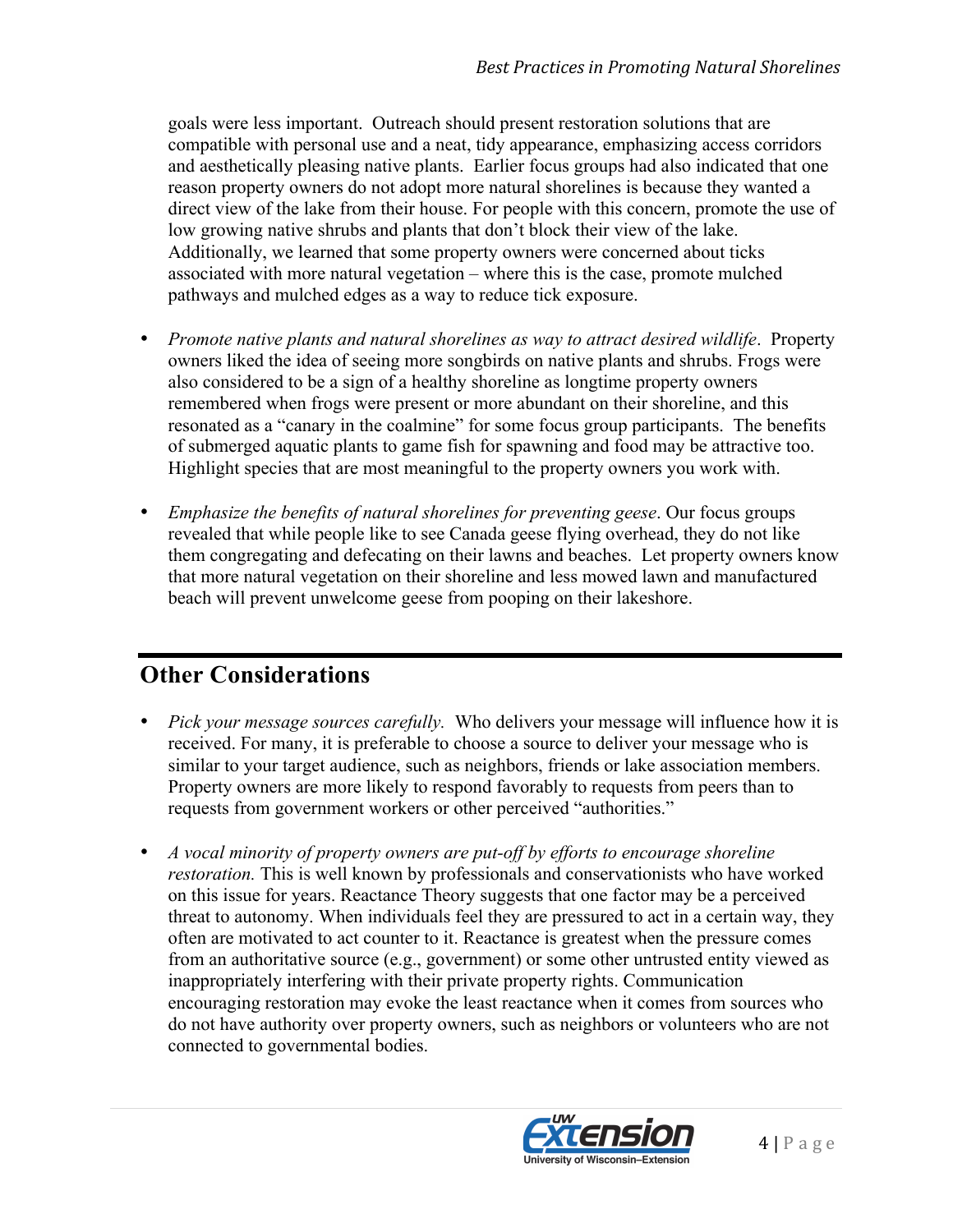- *Multiple strategies over an extended time period may be necessary*. Use approaches that complement each other to influence change. Create long-term lake shoreline owner relationships, as real change toward more natural shorelines takes time.
- *Be patient*. Achieving behavior change in shoreline maintenance requires patience. Anticipate incremental behavior change over time. We worked over five years on a series of outreach efforts and examined changes on shoreland buffers (the area 35 feet above the ordinary high water mark) to measure the effects. We reviewed the original data collected and recorded on data sheets along with photographs taken at the time of the original inspections. Lot-by-lot observations indicated that natural shoreland vegetation on 18% of the 154 parcels examined had acquired additional square feet of unmowed or untrimmed vegetation in the 35-foot shoreland buffer area. Shoreland buffer vegetation on these parcels increased an average of 660 square feet per parcel, ranging from 100 to 1,600 square feet per parcel for a cumulative grand total of 17,921 square feet on Long Lake in Burnett County. Approximately one third of the properties had significantly more emergent vegetation such as bulrushes and sedges suggesting that some property owners did not disturb the exposed lakebed during a drought where these plants were able to reestablish and provide good habitat in shallow water areas. While the changes were modest, similar behavior change rates in health campaigns such as smoking cessation see incremental change over time eventually adding up to significant success.

## **Acknowledgements**

This research reported on in this document on how to promote natural shorelines among lakeshore property owners was made possible with funding from the UW-Madison Graduate School, the University of Wisconsin Consortium for Extension and Research in Agriculture and Natural Resources and the Wisconsin Department of Natural Resources. The research itself relied heavily on the team at the Wisconsin Lakes Partnership at UW-Stevens Point, and special thanks are given to Nancy Turyk, Eric Olson and Dan McFarlane. We also thank Dave Ferris with Burnett County Land and Conservation, Mike Kornman with UW-Extension in Burnett County, and Cheryl Clemens with Harmony Environmental for their ongoing guidance and feedback. Finally, we extend our gratitude to Carroll Schall and Pamela Toshner with the Wisconsin Department of Natural Resources for their support and guidance.

## **References**

- Amato, M.S. (2014). *Environmental risk perception, motivated cognition, and antecedents of behavior: Field studies of cooperation on Wisconsin's shorelands* (Doctoral Dissertation)*.* University of Wisconsin, Madison.
- Amato MS, Shaw BR, & Haack J. (2012). The challenge of self-enhancement bias for educational programs designed to encourage natural shorelines. *Lake and Reservoir Management*, 28:206–211.